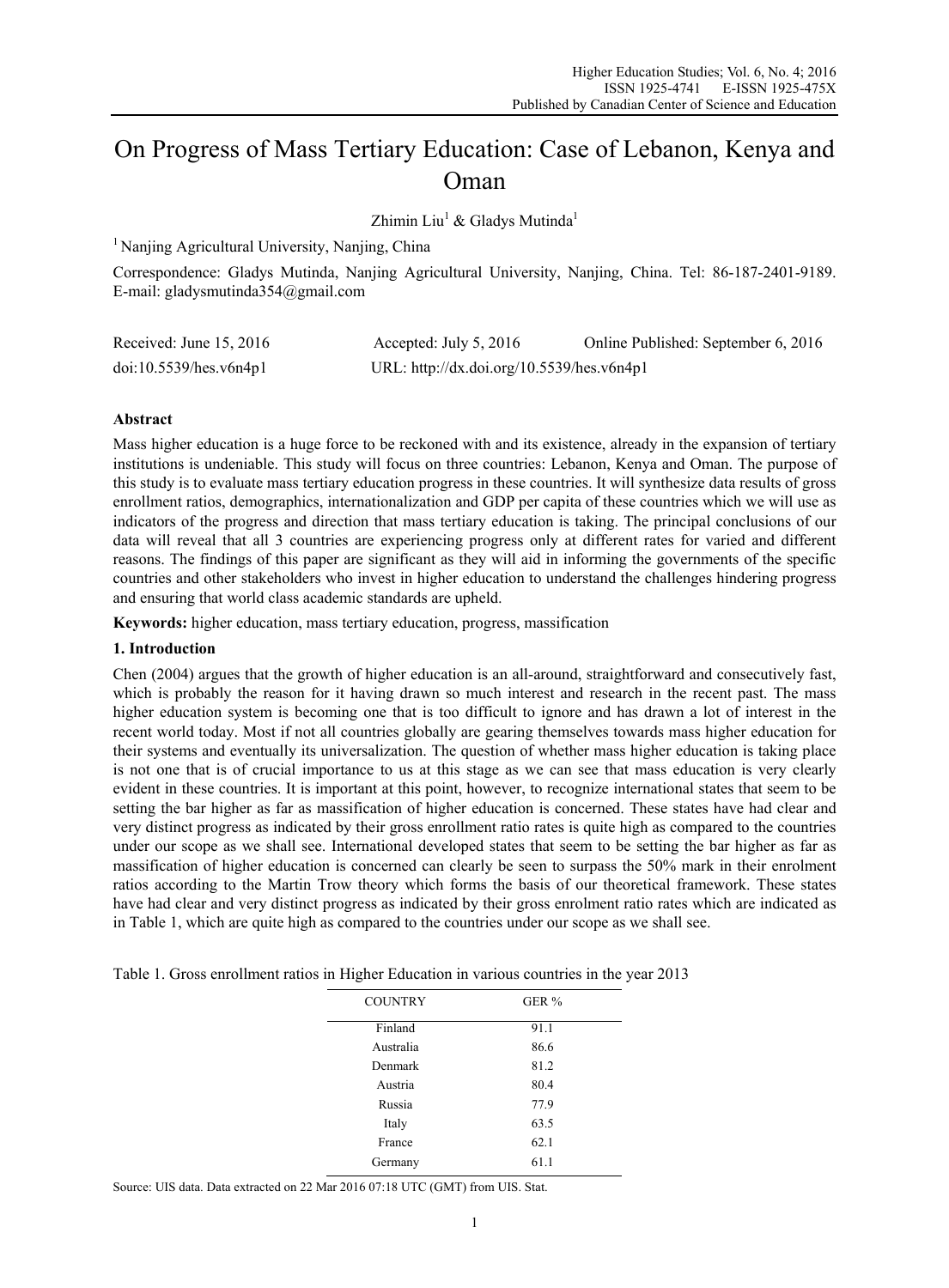Lebanon, Kenya and Oman are the countries under our scope. These are developing countries and as Chen (2004) notes that mass higher education as a world trend is pushing ahead in developing countries therefore becoming extremely important for us to lower our screening lenses to analyze the progress thus far that these countries have made toward massification. Our focus rather will be to analyze in order to decipher the progress that mass higher education has had thus far in the countries that we have chosen for comparative analysis. Is there notable progress? Is the progress lagging behind? And if so what are the challenges hindering progress? What steps that can be taken to ensure these challenges are properly addressed? The issue of progress is crucial because with expansion of tertiary institutions more and more problems come into play and may hinder an effective and successful expansion of these institutions. To answer these questions, this research synthesizes the data results of 4 key indicators: gross enrollment ratios, demographics, and internationalization/universalization and GDP per capita (economics) through an empirical study.

## **2. Significance of Problem and Implication to Theory and Practice**

Most of the research on this topic is mostly on the challenges that mass higher education systems face as they transition through massification. Our research will help narrow down the gap in knowledge on the causes of slug in mass tertiary institutions. This problem is of significant importance so that effective analyses of massification can be carried out, more so to understand if it is contributing effectively to the institutions of higher education. This problem is also equally necessary to address because with expansion come a tad bit too many challenges that if not addressed well can compromise the very function of higher education in these countries. We may ask why higher education? This is because a lot of emphasis is always placed on screening higher education because it is usually seen as a major economic driver in developing countries; it is with this reason therefore we seek to know the progress that tertiary education has had so far to be able to ensure that it stirs economies of these countries towards success. To be able to deal with issues of mass higher education an extensive array of knowledge is required to be able to tackle issues affecting the eventual success of massification. Kinyanjui (2007) notes that to be able deal with higher education, broad needs for knowledge, skills and competence which can be provided through a diversified and differentiated way to give opportunities to increasing number of people needing continuous and lifelong learning. This paper therefore seeks to contribute to the body and knowledge that is needed to deal with issues of expansion even as institutions of higher education gear towards *successful massification*. Our study contributes highly to higher education in that the findings of this paper will aid in informing the governments of the specific countries and other stakeholders who invest in higher education to understand the challenges hindering progress of massification, issues of quality associated with tertiary institutions and ensuring that world class academic standards are upheld. The findings will aid in providing appropriate solutions and suggestions to the milestones encountered in the progress of massification of the higher education system. The implications of this study on theory and practice is that it provides a clear footing for governments, HEI's other tertiary stakeholders on the problems ailing the successful progress of mass higher education. Understanding these mile storms will enable education providers to better tackle these issues.

Our research strategy includes analysis of academic journal articles and other myriad literatures and case studies to achieve this papers aims and objectives. This research strategy will help shed light in this study as we relate our work to work done previously on this subject. We have employed a comparative strategy in this study as we compare the 3 countries though it is prudent at this point to note that comparative analysis faces challenges as the concept of what should constitute an education system may vary from country to country (Cave  $\&$  Weale, 1992). Also, as Claire (1988) states "One may question the usefulness of cross-cultural comparisons because of differences in countries' structures, politics and culture. It is, nevertheless, important to make such comparisons".

#### **3. Theoretical Framework**

This papers theoretical framework is based on Martin Trow's study on the problems facing transition from Elite to mass higher education in the context of western patterns (see a series studies by Trow, 1969, 1970, 1974, 1979). He acknowledges the fact that any huge or massive transition that is associated with growth will always have ripple effects as in the case of expansive higher education trends. This framework will guide our research as we identify various factors hindering the process of effective progression of massification in the countries under our research lens. These problems are associated with finance, governance and administration, recruitment and selection of students; these are problems that face any transition at it takes from elitism to massification to universalization. Our paper's purpose is to identify the progress that the selected countries are facing so far and what challenges they are facing as they make the transitions according to Trow's theory, we will even be more concerned with why some countries' progress is way below par as compared to others. Our questions will want to find out why the lag in progress and even provide solutions for these countries to be able to play in the same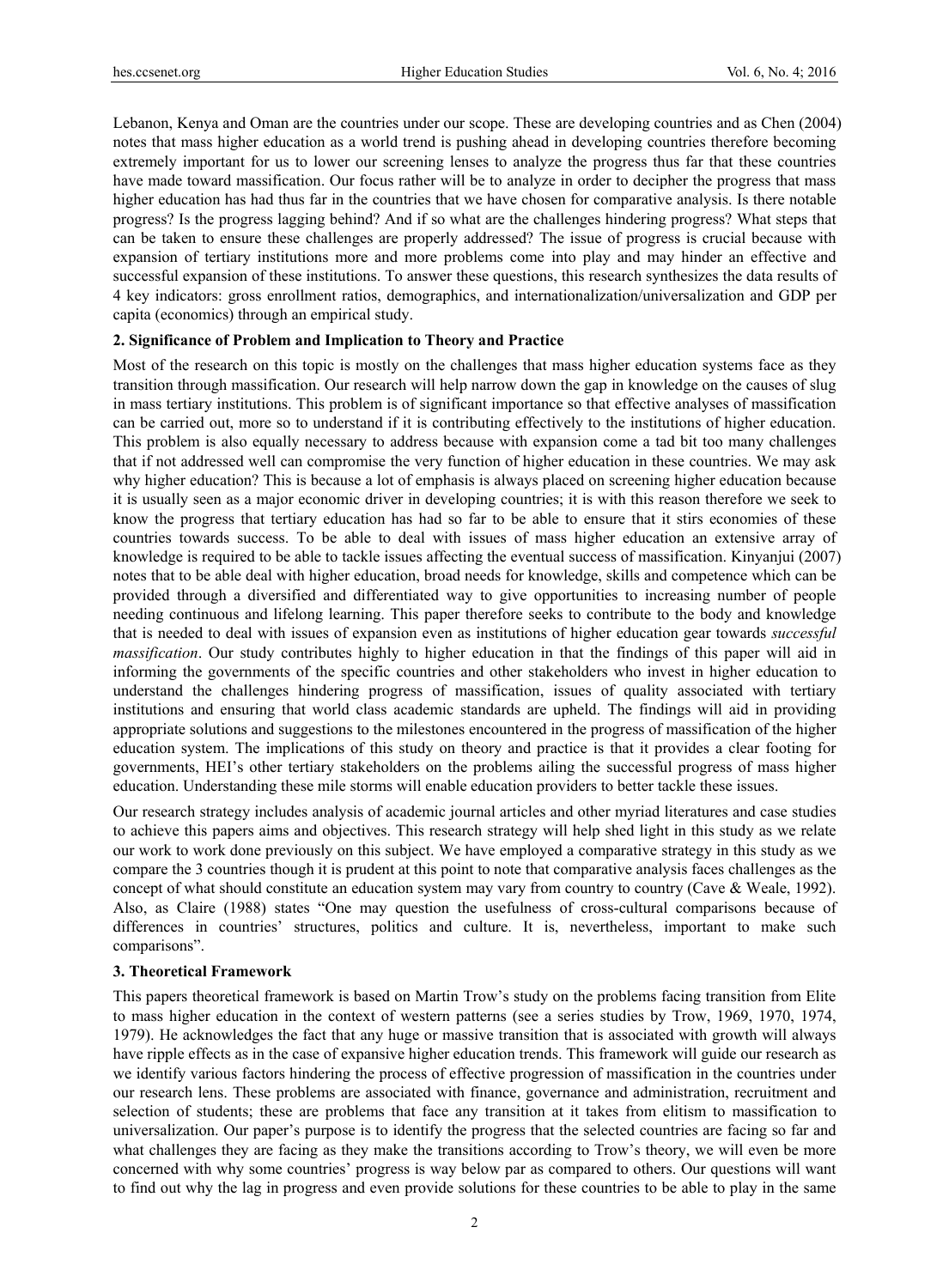level field as far as higher tertiary education is concerned in other countries.

#### **4. Empirical Literature**

It is only prudent at this point for us to recognize that earlier authors have tackled this issue of massification from various angles, mostly to show how most of the countries were gearing towards massifying their tertiary education. Most of the empirical literatures that we shall analyze in this study will mostly highlight the issues and challenges facing higher education due to its moving towards expansion. Drawing from these literatures, our study therefore seeks to simply add on to the vast knowledge as we seek to analyze the progress thus far of massification. We want to find out the rate of the progress, whether the progress is low or fast towards achieving universalization and if the progress is lagging behind, what are the reasons for this phenomenon and finally how can we ensure that our soaring masses are able to access tertiary education without in any least compromising the academic function of higher education institutions of providing *ACADEMIC QUALITY*. Boli, Ramirez and Meyer (1985) note that the extensive prevalence of mass education is an extremely striking feature of the modern world today. Education has spread rapidly and extensively in the last 2 centuries, becoming a compulsory and essentially universal institution. Most young people today are motivated towards achieving higher education for both extrinsic and intrinsic benefits that higher education has to offer, this has therefore seen higher education growing extensively with more numbers of people wanting to join these institutions. According to O'Neill, Singh and Donoghue (2004), education has become a commodity in which people seek to invest for their own personal gain thus explaining the recent surges in numbers enrolling for higher education in order to ensure quality of opportunity and as a route to a better life. Higher education plays a crucial role in the development of human resources. One of its main duties is to supply societies with a professional and skilled labor that is specialized to work in jobs that require a high degree of practical and theoretical skills and knowledge. Baporikar and Shah (2012) note that Higher Education Institutions (HEIs) are expanding very fast in Arab countries due to increase in social demand for education and priority of the governments to produce efficient and effective human resources according to the requirements of their economies. Research by Chen (2004) also notes how the process of mass expansion is never smooth and how the widening of access to higher education is substantially the broadening of ideas about higher education. Chen (2004) therefore poses several questions pondering on what higher education is for. Who have the right or privilege to receive a higher education? Who is responsible for the provision of higher education? What is the quality of higher education? These questions posed by Chen are very pertinent as they act as reflectors to what the very core of higher education. Even as our institutions are moving towards exclusive expansion it is important that we do not get lost in expansion while forgetting the very core function of our tertiary institutions. Knowledge therefore has been recognized as a critical and very crucial asset for organizations' that wish to survive in the world market place and that learning is crucial and a dire necessity for new economic conditions as it lays the foundation for knowledge construction (Wesley, 2002) that is why a from time to time evaluation is necessary to understand the rate of progress and if our institutions are serving their function effectively despite going through rapid expansion. Chen also notes that as proof of the extensive massification process in the world, China witnessed a steady and rapid growth in the1990s. The gross enrolment rate went from 3.6% in 1991 up to 11% in 2000, an increase of over 3 times, a prominent signal for the determination to massively expand Chinese higher education. As higher education systems have grown immensely rapidly, close government control has tended to hamper the improvement of quality and the ability of public universities to respond flexibly to evolving economic and social needs (World Bank, 2012b). The screening on higher education is very crucial and critical as among advanced countries, the education levels of their populations are the single most important factor in determining their economic performance (Hanushek & Welch, 2006; Hanushek & Woessmann, 2008) and this screening can also be extended to developing countries as well. Amongst middle-income and low-income countries those economies that have high education levels can be seen to enjoy massive welfare benefits (Fasih, 2008; Patrinos & Psacharopoulos, 2011). It is further indicated that the demand for higher education is expanding exponentially throughout the world and by 2025 as many as 150 million people will be seeking higher education. Javaid (2012) notes that as in the case of Afghanistan, human resource development is particularly important for the economic development of low-income countries as itself.

## **5. States of Higher Education Currently**

So this section seeks to highlight the current states of tertiary education in the countries under our study. Kenya for instance has experienced massive swelling in its higher education in the past two decades with only 3 university colleges in the 1980s to 68 institutions of higher learning as of 2014 according to Commission for University Education (CUE) (www.cue.or.ke). The number of students in Kenya's universities has soared up by 28% in 2014 compared to 2013. The latest Kenyan government data shows that both public and private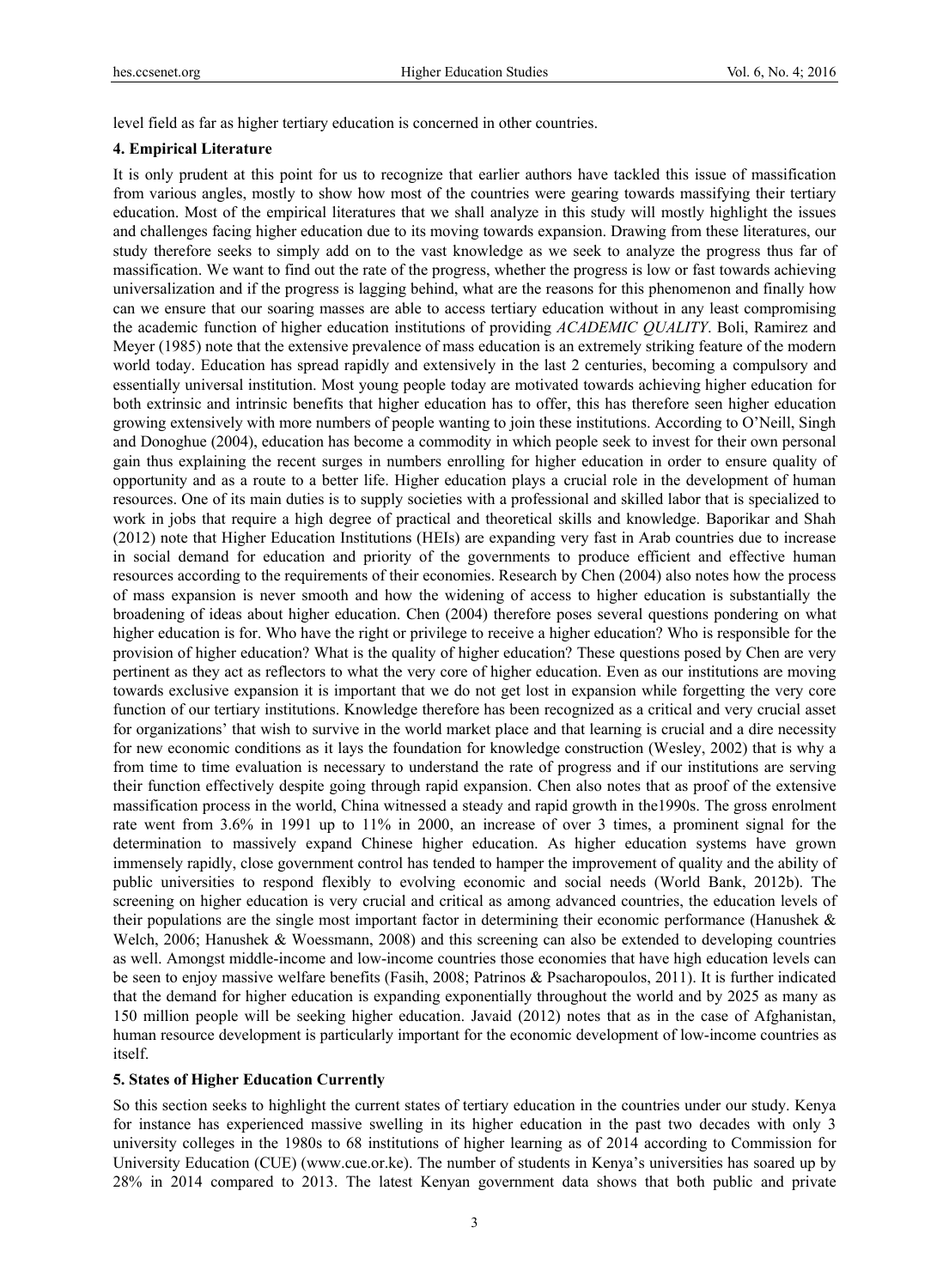universities in Kenya combined enrolled 443,783 students in 2014. This is a clear comparison to 361,379 students in 2013 and is more than double the enrollment from 2012 (MoE, 2014). The recent increase in demand for higher education can be attributed to the knowledge yearning society. These figures right here are clear indications that expansion is in the process of taking place. It is further reiterated that society requires higher levels of skills and qualifications to fill highly leveled jobs (O'Neill et al., 2004) explaining the recent surge in numbers of students wanting to acquire higher education. Lebanon boasts of 42 higher education institutions (HEIs) as of 2014 as per available data which are fully supervised by the general directorate for higher education, up from only three HEIs by the 1940s, with only one public university while the rest of the 41 institutions are private HEIs (Bemosal, 2014). The student enrolment at the higher education institutions stood at 195,000 according to data for the academic year 2011/12. An evaluation carried out in 2010 by the directorate general for higher education (DGHE) showed that 33 new branches had been opened by different higher education institutions (EACEA, 2012). This is clear evidence of the massive expansion taking place in the higher education institutions in Lebanon. The educational history of the Sultanate of Oman has undergone rapid and extensive development, by 1970 there was no college or university (Al Bandary, 2005; Al Shmeli, 2009), by 2012 there were more than 62 higher education institutions run by private and public sector offering various programs. Higher education sector in Oman has grown and made extensive and significant development in the last decade. There is heavy investment to improve the education infrastructure, provide increased education opportunities with focus on women education to ensure equality and equity (Baporikar & Shah, 2012) thus a clear indication of the extensive expansion is taking place.

#### **6. Progress Indicators**

This section clearly isolates the indicators we have chosen to analyze the rate of progress of massification in these countries.

#### *6.1 Gross Enrollment Ratio*

Gross Enrollment Ratio (GER) or Gross Enrollment Index (GEI) is a statistical measure used in the education sector and by the UN in its Education Index to determine the number of students enrolled in the education sector at several different grade levels. The United Nations Educational, Scientific and Cultural Organization (UNESCO), describes "Gross Enrollment Ratio" as the total enrollment within a country "in a specific level of education, regardless of age, expressed as a percentage of the population in the official age group corresponding to this level of education".

Lebanon as we had mentioned earlier boasts of 42 Higher Education Institutions (HEIs) as of 2014 as per available data which are fully supervised by the General directorate for higher education. Lebanon's enrolment rate in tertiary education comes second in the MENA region with 48% according to UNESCO Institute of statistics as of 2013, compared to an average of 33.936% in the MENA region. Saudi Arabia tops the ranks in the MENA region with 58% gross enrollment rate, mainly due to many reforms made by the government. During the past years, the tertiary education system in Saudi Arabia has introduced new programs and established more universities and technical schools (Bemosal, 2014). This being said, according to Bemasol, enrolment growth in Lebanon has been quite sluggish at 1.46% between the years 2000-2012 as compared to Saudi Arabia's 6.44% growth during the same time period. Nonetheless as Figure 1 indicates a constant growth over the years we can't help but question why Lebanon hasn't been able to meet the 50% enrollment yet. This sluggish growth can be attributed due to the fact that Lebanon has limited public higher education, with only one public university which is strained with not only poor infrastructure but also its geographical distribution doesn't make the situation any better. The financial constraint phenomenon where high and increasing tuition fees have been experienced can also be one of the reasons that can be attributed to the slugged enrollment. Bemosal (2014) notes that the quality of higher education in Lebanon experiences slowed progress because of the absence of a skilled academic body. This is can be caused by the fact that teachers earn low pay wages and encouragements offered are way below par to increase motivation.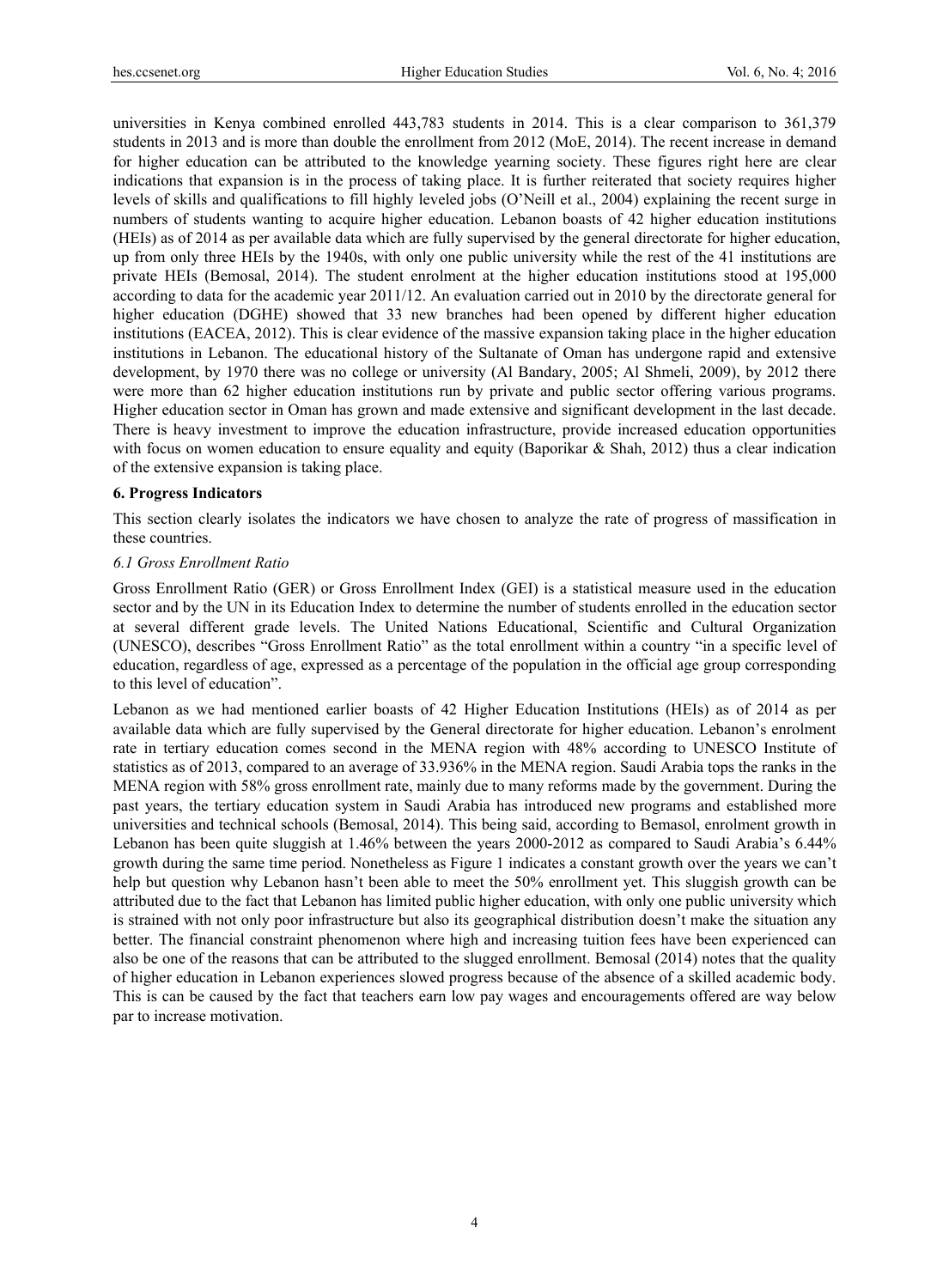

Figure 1. Tertiary enrollment in Lebanon and MENA region for the years 2000-2012

Source: World Bank data, Center for Education and Development, Bemo Research as Adopted from Bemasol 2014.

It can clearly be noted according to (EACEA, 2012) that Lebanon has been able to maintain higher enrollments in their tertiary institutions since Lebanese universities can be seen to be managed quite well. For universities to be legalized in Lebanon, the said universities must be seen to have established a sort of "university institute of technology". Also there exists a committee that is mainly for evaluation, recognition and equivalence of diplomas. Quality of higher education seems to be put at a higher pedestal. Nahas (2009) states that education at the Lebanese University which is the only public university is almost free and affordable fee exemptions are also based on the number of students and social considerations. Some exemptions can be offered to students carrying out some work inside the university; these characteristics therefore go a long way in attracting huge numbers of the Lebanese population into attending higher education (EACEA, 2012).

Oman registered a GER of 21.1% as of 2008 and has experienced an immense progress of 7.5% in the GER bringing it to 28% as of 2013 (as per available UIS data). This progress can be attributed to the fact that Oman has invested heavily in ensuring their higher education is up to standard by importing curricula from western countries, recruitment of native English teachers and recruitment of qualified and experienced faculty. There is intensive investment to improve the education sector infrastructure, provide more and varied education opportunities with focus on women access to higher education to ensure equality and equity (Baporikar & Shah, 2012). Oman has seen increased enrollment therefore due to the increase in access to more women and with each year has seen increased demand for higher education thus more people enrolling themselves for this heavily craved for commodity. At this point we notice that despite all these efforts towards massification, Oman still hasn't been able to achieve the 50% enrollment rate according to Trow, so why is this so? Al Balushi (2012) notes that one of the challenges affecting higher education institutions in Oman is the lack of effective leadership of tertiary institutions; strong academic leadership is paramount for effective running of tertiary institutions.

Of the three countries under our scope of study, Kenya seems to be one that records extremely low enrollment. It recorded a GER of 2.966% of 2005 and experienced an increase of 1.084% to be at 4.05% as of 2009 (as per available UIS data). It is very important to note that there is existing progress that is quite impossible to ignore, be that as it may the progress is quite slow and the enrollment rate is nowhere near achieving the 50% mark. At this point our very paramount question should be to understand why Kenya experiences such lag at this day and age. What exactly is hampering Kenya from achieving not only massification but successful massification of its higher education? The higher education sector of Kenya recently was faced with a series of budget cuts as, the government cut funding by 6% for the fiscal year, adjusting its higher education budget to US\$588 million as compared to the US\$627.2 million allotted in 2014/15. This is a major challenge as now universities will have to look for other sources to sustain their activities. As if that is not enough, universities were also challenged by the directive from Kenya's Commission for University Education (CUE) to stop offering diploma and certificate courses by July 2015. These courses used to be subsistent sources of income for universities. These cuts may be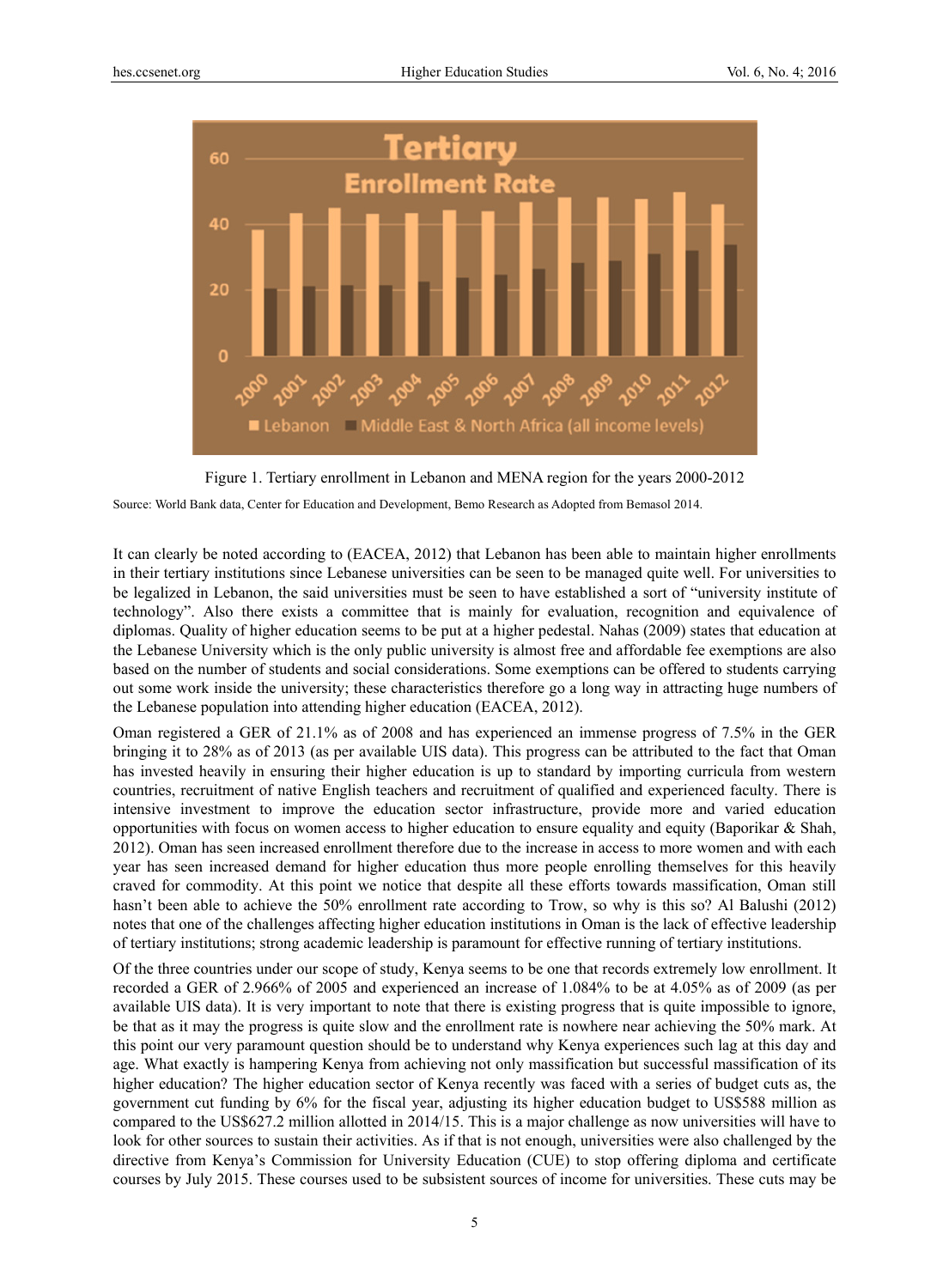felt by the students as universities may in turn increase costs to cover up for the said cuts. Nyangau (2014) summarizes other challenges affecting Kenya's rapid expansion of its tertiary institutions include issues of "Overcrowding; ever-growing demand; erosion of the non-university sub-sector due to acquisitions and takeovers by public universities in search of space; insufficient/declining public funding; curricula that are not responsive to modern-day needs of the labor market; declining quality; lack of basic laboratory supplies and equipment; crumbling infrastructure; poorly equipped/stocked libraries; poor governance and rigid management structures". The extreme tragic attacks on Kenyan students in 2014 at Garissa University by Al-Shabaab militants focused the globe's attention on Kenya, and to the threats Kenyan students face in some regions if they pursue higher education. They also highlighted the huge divides in the country between certain regions with the northeast region having (in some cases) more trade and ethnic ties to Somalia, as well as sub-standard government services, including education. Despite the fact that demand for higher education is on the rise yearly, the progress of massification is slowed down even more due to such issues of security and marginalization of some students in remote areas of Kenya making the enrollment process to lag behind. According to Tamilenthi and Junior (2011) argue that, in a case for Tanzania, which is Kenya's neighbor also experience low enrollments can be attributed to the fact that, higher education enrollment fees can be said to be too high with very little financial assistance from the government, even fees for the lower technical universities are viewed to be extremely high for the common citizen to afford. These financial constraints can be one of the many reasons as to why enrollments are at an all-time low.

| <b>YEAR</b> | <b>DEVELOPED COUNTRIES</b> | DEVELOPING COUNTRIES |
|-------------|----------------------------|----------------------|
| 2009        | 71.10%                     | 21.0%                |
| 2010        | 73.92%                     | 22.40%               |
| 2011        | 75.5%                      | 24.20%               |
| 2012        | 75.5%                      | 25.70%               |
| 2013        | 74.14%                     | 26.60%               |

Table 2. GER for developing and developed countries in the year 2009-2013

Source: UIS data. Data extracted on 22 Mar 2016 07:18 UTC (GMT) from UIS.Stat.

Table 2 is a vivid representation of the Gross Enrollment Rate (GER) variations in both developing and developed countries. The table clearly displays developing countries to have progressed extensively with a higher GER which is clearly way above Trow's 50% mark, they can actually be said to have achieved a massified tertiary education system as compared to developing countries which report a way very low GER. This is so because developed countries can be said to have a stable higher education system where the masses are well versed with the needs and necessity of higher education thus resulting to higher enrollments. Developed countries also can be said to have very stable and advanced economies that need employees who are well trained to ensure the economy maintains its stability, therefore the governments tend to advocate for more and highly trained employees, thus to this end, more enrollments tend to be reported. Developing countries on the other hand can be said to have slowed economies and there may be less emphasis on the importance of higher education in cases like the sub-Saharan Africa may as well report very low enrollments more so due to the lack of the citizens in these countries being unable to access the said higher education. Developing countries tend to be ailed by issues like poverty and ailments such as Hiv/Aids making access to higher education is in the least of their concerns.

Table 3. GER for UNESCO institute of statistics regions in the year 2009-2013

| <b>YEAR</b> | <b>ARAB STATES</b> | <b>SUB-SAHARAN AFRICA</b> |
|-------------|--------------------|---------------------------|
| 2009        | 24.80%             | 7.18%                     |
| 2010        | 25.50%             | 7.65%                     |
| 2011        | 25.20%             | 7.90%                     |
| 2012        | 26.60%             | 8.00%                     |
| 2013        | 28.12%             | 8.18%                     |

Source: UIS data. Data extracted on 22 Mar 2016 07:18 UTC (GMT) from UIS.Stat.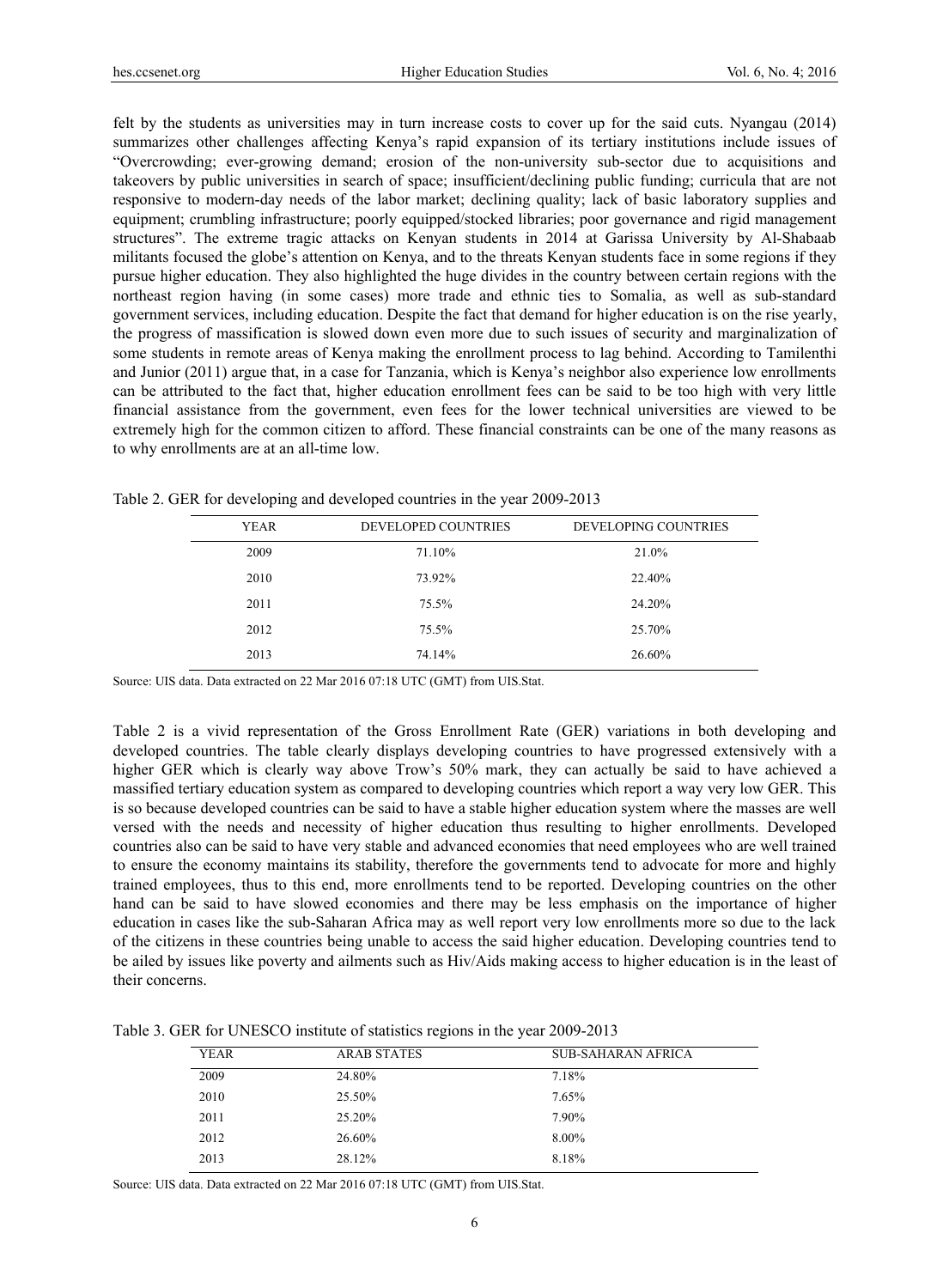Table 3 shows the GER for regions under UNESCO Institute of Statistics (UIS). It can clearly be noted that between Arab states and Sub-Saharan Africa states, the Arab states are seen to be doing way better as compared to the Sub-Saharan Africa which records way below par in terms of their enrollment. These two regions can be said to have slowed enrollment and have not been able to achieve the 50% Trow mark in higher education simply because they are developing states and they have more crucial jeopardy to deal with and higher education is not given much attention. Needless to say though, due to the recent modernization even these states will begin to record more numbers in their higher education institutions as these states begin to realize that higher education stability is the key driver to ensure any economy success. The three countries under our comparative lens are clear representatives in the developing world whose GER can be seen to be way low as compared to their developed counterparts.

#### *6.2 Demographics and Higher Education*

Canete (2012) notes that the influence of population on the dynamics of any nation is very straightforward. In the field of population studies, it has long been recognized that education is strongly related to a broad range of demographic behaviors. As early as 1980, Caldwell who was cited by UN in 2003 reiterated that once a society/nation has achieved "mass education" high levels of fertility would no longer persist or would decrease entirely as more and more people become engrossed in joining higher education and have lesser time on their hands to engage in fertility circles.

| <b>YEAR</b> | <b>COUNTRY</b> | <b>LEBANON</b> | <b>OMAN</b> | <b>KENYA</b> |  |
|-------------|----------------|----------------|-------------|--------------|--|
| 2009        |                | 4246.924       | 2663.224    | 39824.730    |  |
| 2010        |                | 4341.092       | 2802.768    | 40909.19     |  |
| 2011        |                | 4478.105       | 3024.774    | 42027.89     |  |
| 2012        |                | 4647.079       | 3314.001    | 43178.14     |  |
| 2013        |                | 4821.971       | 3632.444    | 44353.69     |  |

Table 4. Total population in thousands of three sampling countries in the year 2009-2013

Source: UIS data. Data extracted on 22 Mar 2016 07:18 UTC (GMT) from UIS.Stat.

From Table 4, we can clearly deduce that all the countries have clearly recorded an increase in their population numbers over the past five years (2009-2013). Our concern at this point is to find out the impact that population has on higher education. This increase in population can also be indicated by the increased masses/demand for higher education overly. It is paramount to note however that despite all the countries having recorded soars in their population, Kenya recorded the highest numbers with 44M as at 2013 as per available UIS data. Increases population means automatically that more and more numbers of students join tertiary institutions. It is important to note that despite these increases in the demand for tertiary education, tertiary institutions remain the same with little expansion of the infrastructures to accommodate the soaring numbers. This in turn has devastating effects on the quality of higher education provided. On the other hand Lebanon and Oman recorded the lowest increases with 4.8M and 3.6M (Approx.) respectively as at 2013 as per available UIS data. States with the highest population ratios actually recorded the lowest GER, while the states that recorded the lowest population increases recorded the highest GER. This phenomenon can be concluded by Canete (2012) who notes that it is about having enough resources to be able to meet the needs of the swelling numbers of people. Countries with higher populations have limited resources and therefore this puts a strain on the progress of massification. Fewer masses end up in tertiary institutions since the same resource base is co-shared by all members of the society, everybody is affected by the development and many are therefore deprived of their ability to access the very same limited resources. Canete (2012) also notes that among both women and men, an early age at first marriage is more common among those with no education than among their educated peers, thus explaining the fewer enrollments in African countries leading to higher population numbers. Lebanon and Oman can also be said to record higher GER and experience lower numbers in their demographics due to the fact that educating more masses reduces by a huge margin the fertility rate thus more enrollments in tertiary institutions.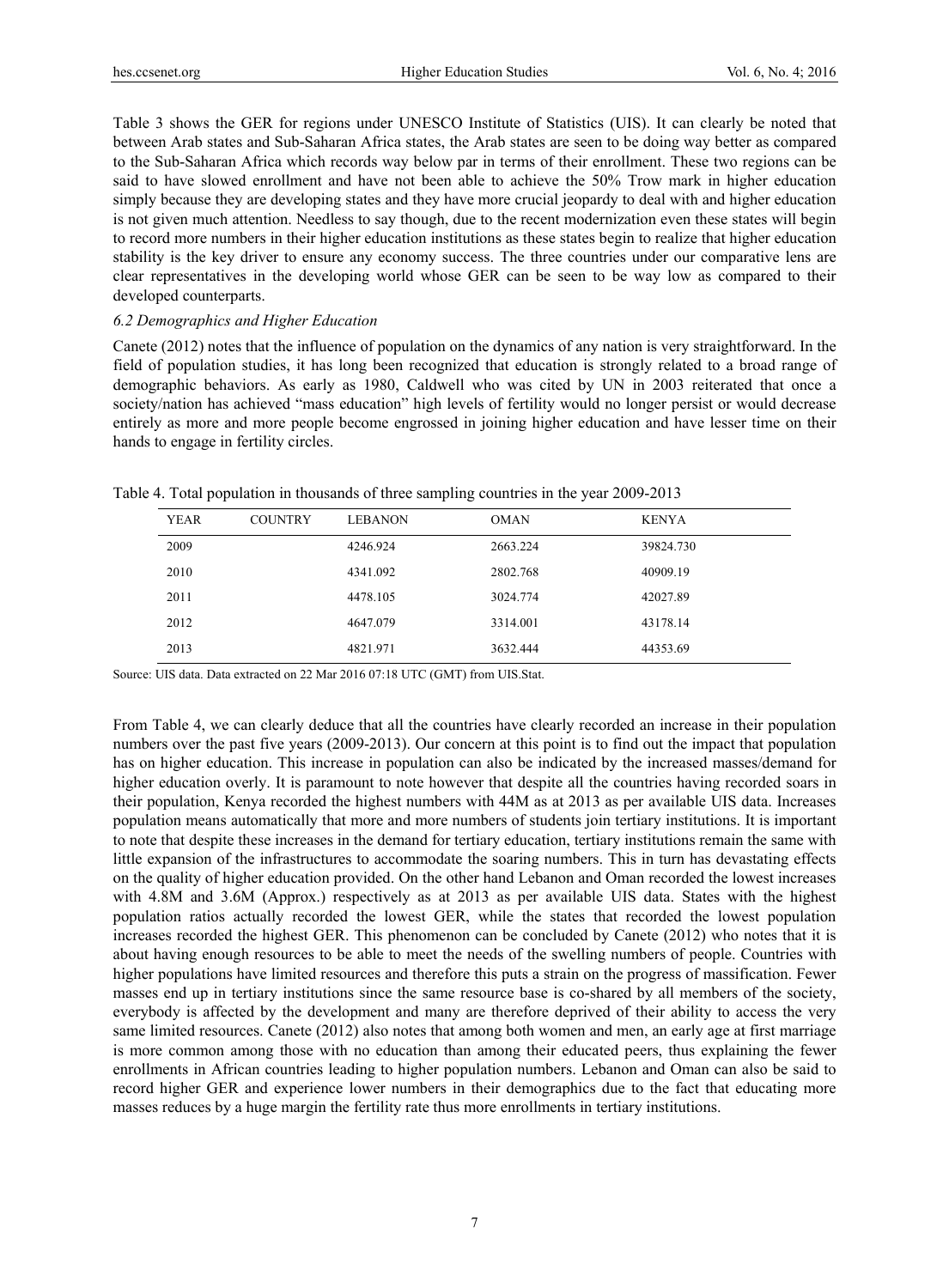#### *6.3 International/ Universalization*

UNESCO defines the term "internationally mobile students" to the students who have physically crossed an international border between two countries with the objective to participate in educational activities in the country of destination, where the country of destination of a given student is different from their country of origin. The numbers of students pursuing tertiary education abroad continues to be at an all-time high as institutes of higher education around the world continuously vie for the best of the best as far as international students are concerned. The rise in internationally mobile studentsreflects the intense progress that mass tertiary education is going through. According to UIS data, "in 2013, over 4.1 million students went abroad to study, up from 2 million in 2000, representing 1.8% of all tertiary enrolments or 2 in 100 students globally". The Table 5 is a representation of the outbound mobility ratios of the 3 countries under scrutiny.

| <b>COUNTRY</b> | <b>OUTBOUND MOBILITY RATIO</b> |                  | %INCREASE/DECREASE |  |
|----------------|--------------------------------|------------------|--------------------|--|
| LEBANON        | $7.03\% (2009)$                | $5,21\%$ (2013)  | $-1.82$            |  |
| <b>OMAN</b>    | 13.41\%(2009)                  | $14.47\% (2013)$ | $+1.06$            |  |
| <b>KENYA</b>   | $12.35\% (2005)$               | $8.23\%(2009)$   | $-4.12$            |  |

Table 5. Outbound mobility ratios of four sampling countries in different years

Source: UIS data. Data extracted on 22 Mar 2016 07:18 UTC (GMT) from UIS.Stat.

Two countries report a reduced ratio of students studyingbroad, Kenya and Lebanon at 4.12% and 1.82% respectively. Oman on the other hand, experienced an increase in the numbers of students going to study abroad with an increase of 1.06%. The decreases experienced in the three countries can be used as an indicator of progress meaning that domestic higher education is becoming more attractive and students are to students are opting to study more at home than abroad. According to a UNESCO report, students from sub-Saharan Africa, can be said to stay closer to home. The latest data indicates that sub-Saharan Africa outbound mobility ratio dropped from 6% in to 4%, this is a clear indication that domestic higher education systems are progressing and expanding extensively causing more students to study home than abroad. It is also paramount to note that higher education abroad may be quite expensive making it impossible for students from these countries unable to afford it, thus they opt to attend more domestic tertiary institutions that are affordable.

## *6.4 Economics/GDP Per Capita and Higher Education*

Investment in education makes an important and very crucial at that a contribution to societies' economic growth and to the economic successes of the individuals. Investment in education secures returns in the form of skilled labor which eventually leads to increased development in the economy of any state and improved quality of life (Yogish, 2006). Alam (2009) notes that Investment in education is not only beneficial to individuals through the reward of income but also is beneficial to the economy as a whole through skilled labor who level competition and increase economic growth of the state. Therefore the GDP per capita can be used as an indication of progress in the massification process of these countries. It is therefore in this light that the higher education sector of all nations should pay extremely close attention to higher education. Higher education to this end can be said to be the backbone of all economies. The Table 6 shows the GDP per capita in constant 2005 US dollars of the three countries.

| Table 6. GDP per capita in constant 2005 US dollars |  |  |  |  |  |
|-----------------------------------------------------|--|--|--|--|--|
|-----------------------------------------------------|--|--|--|--|--|

| GDP PER CAPITA( CONSTANT 2005 US \$) |         |  |  |  |
|--------------------------------------|---------|--|--|--|
| <b>LEBANON</b>                       | 7256.5  |  |  |  |
| <b>OMAN</b>                          | 11004.0 |  |  |  |
| <b>KENYA</b>                         | 658.7   |  |  |  |
|                                      |         |  |  |  |

Source: UIS data. Data extracted on 22 Mar 2016 07:18 UTC (GMT) from UIS.Stat.

Kenya can be noted to have equally very low GDP as compared to both Oman and Lebanon. The GDP per capita of any economy can be said to be directly proportional to its enrollment in tertiary institutions. Higher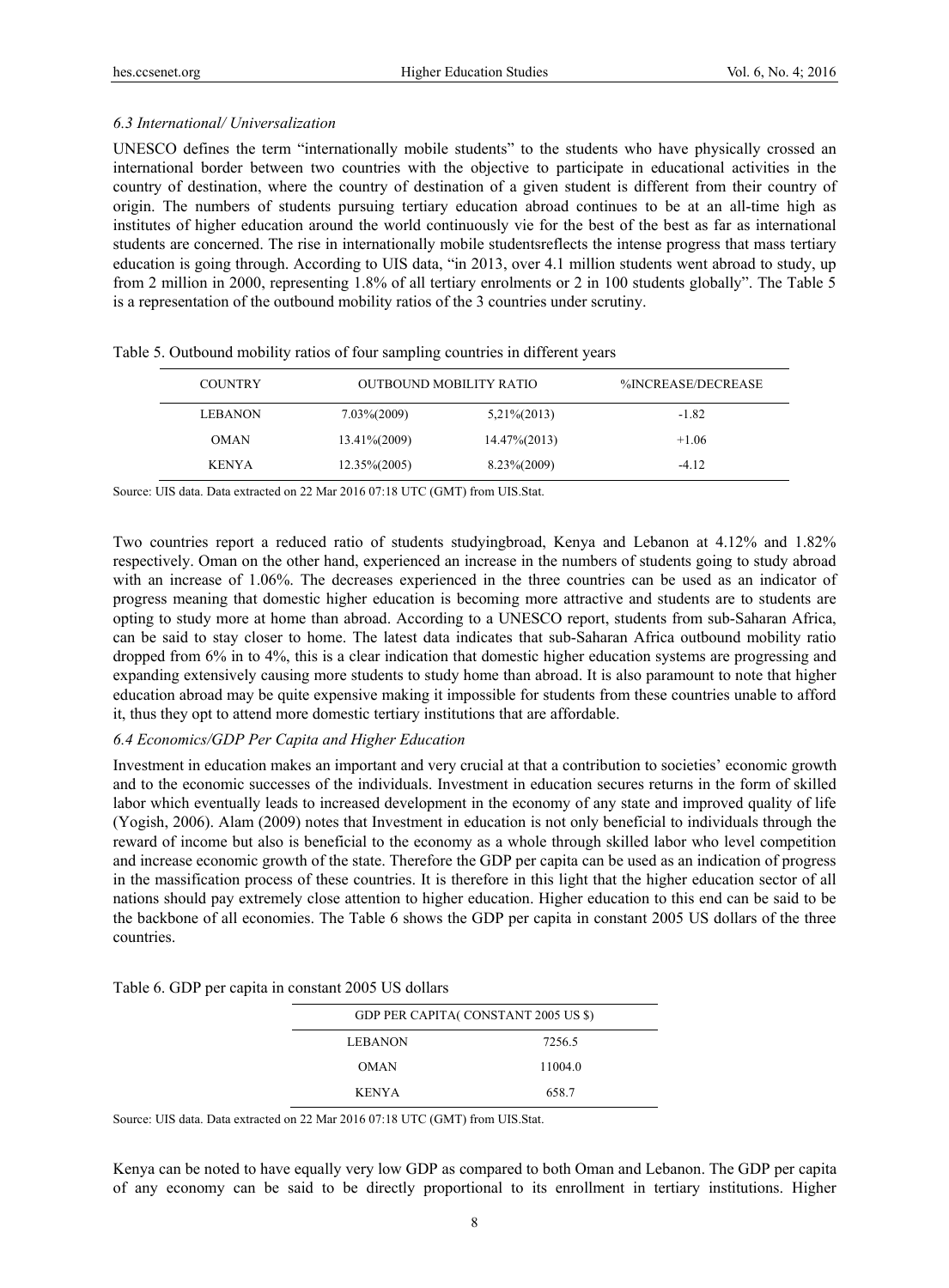enrollments result to highly skilled labor that in turn stimulates the GDP of the economy higher. Kenya records lower GDP can also be seen to have equally lower enrollments in its tertiary institutions, while Oman and Lebanon that have a higher GDP can be seen to record higher enrollments. It is safe hereby to conclude that any country's GDP is a reflection of the state of the higher education there in. This is can be explained by the fact that they have higher enrollments, Lebanon and Oman tend to produce more skilled labor that can handle the country's economy thus pushing it to higher levels resulting in higher records of GDP.

#### **7. Conclusion**

The issue of progress is one that is very important in today's world. Analysis of progress enables us to understand the place and status of tertiary education. Analysis of progress also enables us to understand further the crisis and problems ailing higher education and thus being able to take appropriate steps towards ensuring successful massification progress. This papers purpose was to analyze the progress that the three countries have made towards the process of massification in their higher education institutions. It is without a doubt agreeable to say that progress is taking place though at different paces for different reasons in these countries. We have pegged down 4 core indicators that can be used to mirror the states of massification in these countries. The demographics, internationalization/universalization and GDP per capita (economics) can be said to be directly related to the GER in higher/tertiary education systems/institutions. This paper has further very clearly at that identified that Lebanon and Oman are on the fore front as far as the progress of massification is concerned, while Kenya is seemingly lagging behind tremendously due to challenges of access, quality and infrastructure. It is crucially paramount at this point to note that the need/demand for education will only continue to surge further even as these countries gear themselves towards achieving successful massification, with each passing time, the question at hand rather would be as to whether these institutions will maintain their stability as more and more masses yearn for higher education. Will these institutions maintain their quality? As these countries gear towards successful massification and eventually universalization, these challenges must be dealt with first and fast to ensure these institutions serve their academic function effectively.

#### **References**

- Al Balushi, A. (2012). *Leadership of private universities and colleges in the Sultanate of Oman*. (Doctoral Thesis, p. 290). University of Southampton, School of Management.
- Al Bandary, M. S. (2005). Meeting the challenges: The development of quality assurance in Oman's Colleges of Education. *Higher Education*, *50*(2), 181-195. http://dx.doi.org/10.1007/s10734-004-6348-y
- Al Shmeli, H. (2009). *Higher Education in the Sultanate of Oman: Planning in Context of Globalization*. IIEP Policy Forum.
- Alam, G. M. (2009). Can governance and regulatory control ensure private higher education as business or public goods in Bangladesh? *African Journal of business management*, *3*(12), 890. Retrieved from http://www.academicjournals.org/SRE/93C2C0019016
- Baporikar, N., & Shah, A. (2012). *Quality of higher education in 21st century*—*A case of Oman*. Retrieved from http://www.wjeis.org//2146-7463
- Bemo, B. (2014). *Education in Lebanon*. BEMO industry report.
- Canete, L. (2011). Reviewing the effects of population growth on basic education development, CNU. *Journal of Higher Education*, *5*. Retrieved from http:// www.academia.edu/1193825/
- Cave, M., & Weale, M. (1992). The assessment: Higher Education: The state of play. *Oxford Review of Economic Policy*, *8*(2), 1-17. http://dx.doi.org/10.1093/oxrep/8.2.1
- Chen, D. Y. (2004). Chinas Mass Higher Education: Problem, Analysis and solutions. *Asia Pacific Education Review*, *5*(1), 23-33. http://dx.doi.org/10.1007/BF03026276
- Claire, K. A. L. (1988). Higher education access and participation: Political dependency and student choice. *International Journal of Educational Research*, *12*(4), 375-393. http://dx.doi.org/10.1016/0883-0355(88)90032-8
- Fasih, T. (2008). Linking education policy to labor market outcomes. *World Bank Publications*. http://dx.doi.org/10.1596/978-0-8213-7509-9
- Hanushek, E., & Woessmann, L. (2008). The Role of Cognitive Skills in Economic Development. *Journal of Economic Literature, American Economic Association*, *46*(3), 607-618. http://dx.doi.org/10.1257/jel.46.3.607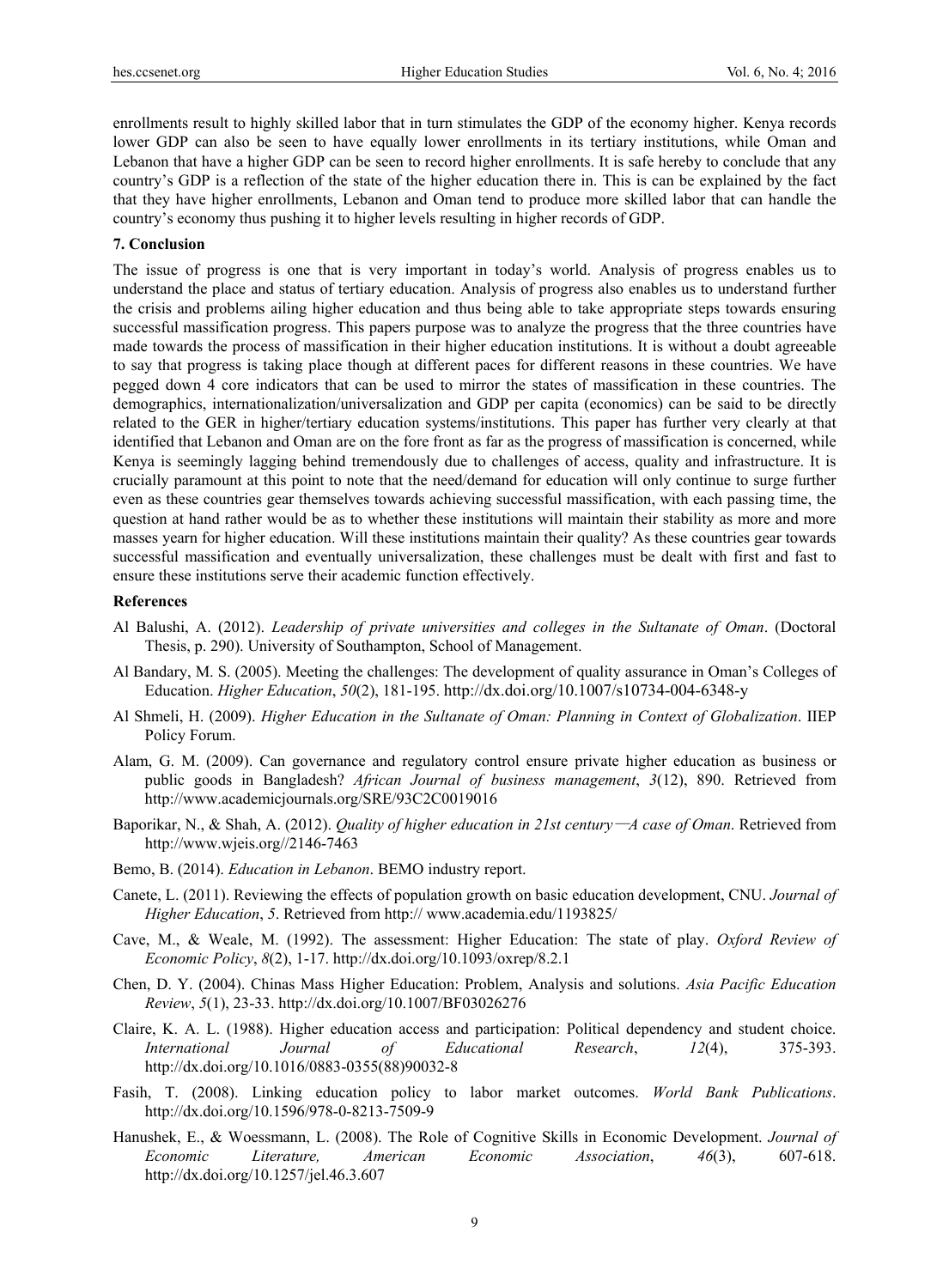- Hanushesk, E., & Welch, F. (2006). Handbook of the Economics of Education. *Elsevier Science and Technology*, *1*. Retrieved from https://www.elsevier.com/10.1016/s1574-0692(06)010075
- Higher Education in Lebanon, Education, Audiovisual and Culture Executive 10 Agency (2012). *State of Play of the Bologna Process in the Tempus Partner Countries (2012), A Tempus Study*. EACEA, Brussels. Retrieved from http://eacea.ec.europa.eu/tempus/
- http://china-trade-research.hktdc.com/business-news/article/One-Belt-One-Road/The-Belt-and-Road-Initiative/o bor/en/1/1X000000/1X0A36B7.htm
- http://www.UNESCO.org/new/en/education
- http://www.worldbank.org/depweb/English/beyond/global/glossary.html
- Javaid, M. K. (2012). *Education in Afghanistan: Private Higher Education Sector Contribution*. Retrieved from http://conference.pixel-online.net/FOE/files/foe/ed0004/FP/0499-SOE527-FP-FOE4
- John, B., Fransisco, O., & Ramirez, J. W. M. (1985). *Comparative Education Review*, *29*(2), 145-170. http://dx.doi.org/10.1086/446504
- Kenya. (2014). *Ministry of Education science and technology*. Retrieved from http://www.education.go.ke
- Kinyanjui, K. (2007). *The transformation of higher education in Kenya: Challenges and opportunities*. Retrieved from http://www.dpmf.org/images/12.pdf
- Nyangau, J. Z. (2014). Higher Education as an Instrument of Economic Growth in Kenya. *Forum for International Research in Education*, *1*(1). Retrieved from http://preserve.lehigh.edu/fire/vol1/iss1/3
- O'Neill, K. S., & O'Donoghue, J. (2004). Implementing e-learning programs for higher education: *A review of literature*, *3*(1), 313-323. Retrieved from https://www.researchgate.net/publication/220590692
- Patrinos, H., & Psacharopoulos, G. (2011). Education: Past, Present and Future Global Challenges. In *Policy Research Working Paper Series 5616*. The World Bank, Washington DC. http://dx.doi.org/10.1596/1813-9450-5616
- Tamilenthi, S., & Junior, L. E. (2011). The barriers of higher education in the African countries of Zambia and Tanzania. *Archives of Applied Science Research*, *3*(4), 169-178. Retrieved from http://scholarsresearchlibrary.com/archive.html
- Trow, M. (1969). Elite and Popular Functions in American Higher Education. In W. R. Niblett (Ed.), *Higher Education: Demand and Response* (pp. 181-201). London: Tavistock Publications.
- Trow, M. (1970). Reflections on the Transition from Mass to Universal Higher Education. *Daedalus*, *99*, 1-42. Retrieved from http://escholarship.org/uc/item/96p3s213
- Trow, M. (1974). Problems in the Transition from Elite to Mass Higher Education. In *Future Structures of Post-Secondary Education: Policies for Higher Education* (pp. 55-101). Paris: Organization for Economic Cooperation and Development. Retrieved from http://files.eric.ed.gov/fulltext/ED091983.pdf
- Trow, M. (1979). Elite and Mass Higher Education: American Models and European Realities. In *Research into Higher Education: Processes and Structures* (pp. 44-53). Stockholm: National Board of Universities and Colleges.
- *UNESCO Institute for Statistics Database (UIS)* (2016).
- United Nations. (2003). *Population, Education and Development*. UN Department of Economic and Social Affairs, population Division, New York. Retrieved from http://www.un.org/esa/population/publications/concise2003/Concisereport2003.pdf
- Wesley, D. (2002). A critical analysis on the evolution of e-learning. *International Journal on E-learning*, *1*(4), 41-48. Retrieved from http://www.editlib.org/p/9168
- *Women's Access to Higher Education in Afghanistan*. (2011). Retrieved from http://www.epd-afg.org
- World Bank. (2012b). *Putting Higher Education to Work: Skills and Research for Growth in East Asia*. Washington DC. Retrieved from http://www.worldbank.org/10.1596/978-0-8213-8490-9
- Yogish, S. N. (2006). Education and Economic Development. *Indian Journal of Social Development*, *6*(2), 255-270.